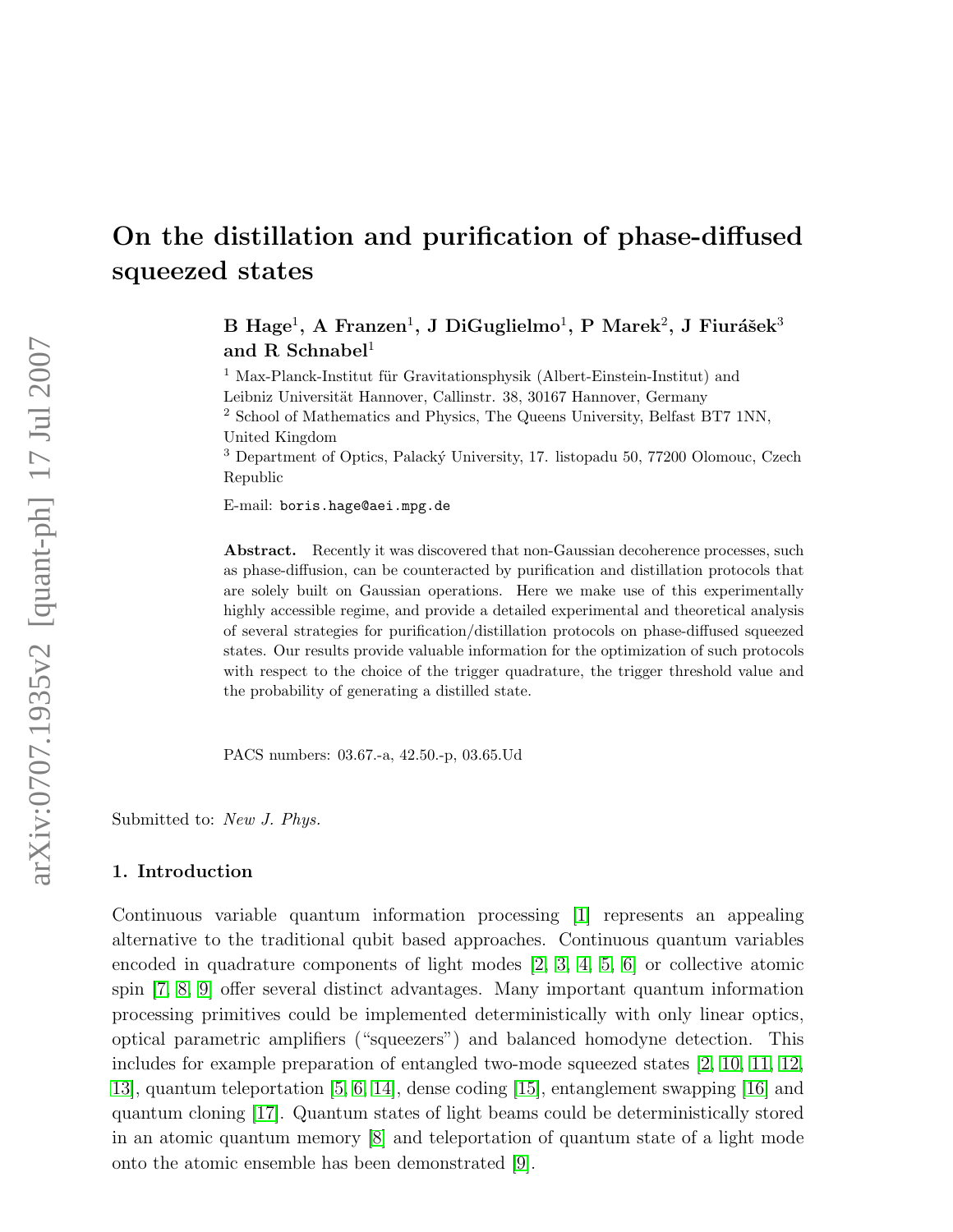In all these developments, Gaussian states and Gaussian operations play a prominent role. Recall that Gaussian states are states with Gaussian Wigner function and Gaussian operations are those quantum transformations which preserve the Gaussian shape of the Wigner function. Passive linear optics, squeezers and homodyne detection are all examples of Gaussian operations and they allow to prepare arbitrary Gaussian states from coherent states. However, it has been realized that Gaussian operations are insufficient for entanglement distillation of Gaussian states [\[18,](#page-17-5) [19,](#page-17-6) [20\]](#page-17-7). This is a significant limitation, because entanglement distillation [\[21,](#page-17-8) [22\]](#page-17-9) is critical for suppression of noise and losses which inevitably arise during the distribution of entanglement between distant parties. The entanglement purification/distillation protocol extracts a highly entangled pure state from many copies of mixed weakly entangled states using only local operations and classical communication between the parties sharing the states. It is anticipated that any long-distance quantum communication network will have to involve entanglement distillation in some form. A similar no-go theorem has been proved also for the concentration of squeezing [\[23\]](#page-17-10). Namely, given an arbitrary N-mode Gaussian state, it is not possible to increase its squeezing strength by passive Gaussian operations. Here, the squeezing strength is quantified by the lowest eigenvalue of the covariance matrix of the state, and passive Gaussian operations are those building on linear optics, homodyning and feedforward. This implies that it is impossible to extract in this way from N copies of a single-mode squeezed Gaussian state a state with higher squeezing.

Continuous-variable entanglement distillation thus requires to go beyond the realm of Gaussian states and operations in at least a single step [\[24,](#page-17-11) [25,](#page-17-12) [26\]](#page-17-13). A complete protocol for entanglement distillation of Gaussian states has been suggested by Browne, Eisert et al. [\[26,](#page-17-13) [27\]](#page-17-14). This protocol consists of two steps. First, the state is de-Gaussified e.g. by conditional subtraction of a single photon [\[25,](#page-17-12) [28,](#page-17-15) [29,](#page-17-16) [30,](#page-17-17) [31\]](#page-17-18). Second, the de-Gaussified states are Gaussified using interference on beam splitters, Gaussian measurements and conditioning. If, however, the dominant noise itself is such that it de-Gaussifies the state, then no further de-Gaussification is necessary and the squeezed or entangled states can be distilled and purified solely by means of passive linear optics, homodyne detection and conditioning [\[32,](#page-17-19) [33,](#page-17-20) [34\]](#page-17-21). Purification of squeezed states has been demonstrated in this regime in [\[35\]](#page-17-22). However, the purification was accompanied with a degraded degree of squeezing. Recently, we have proposed and experimentally demonstrated a protocol for purification and distillation of squeezed states suffering from phase fluctuations [\[33\]](#page-17-20). These fluctuations, which are an important source of noise in optical communication links, can be suppressed by interference of two copies of the non-Gaussian phase-diffused squeezed state on a balanced beam splitter, followed by homodyne detection on one of the outputs and acceptance or rejection of the resulting state depending on the measurement outcome. Our procedure works for both singlemode and two-mode squeezed states and the latter could be distilled by means of local operations and measurements and classical communication. The purification/distillation procedure could be applied iteratively and could serve as a gaussification part of the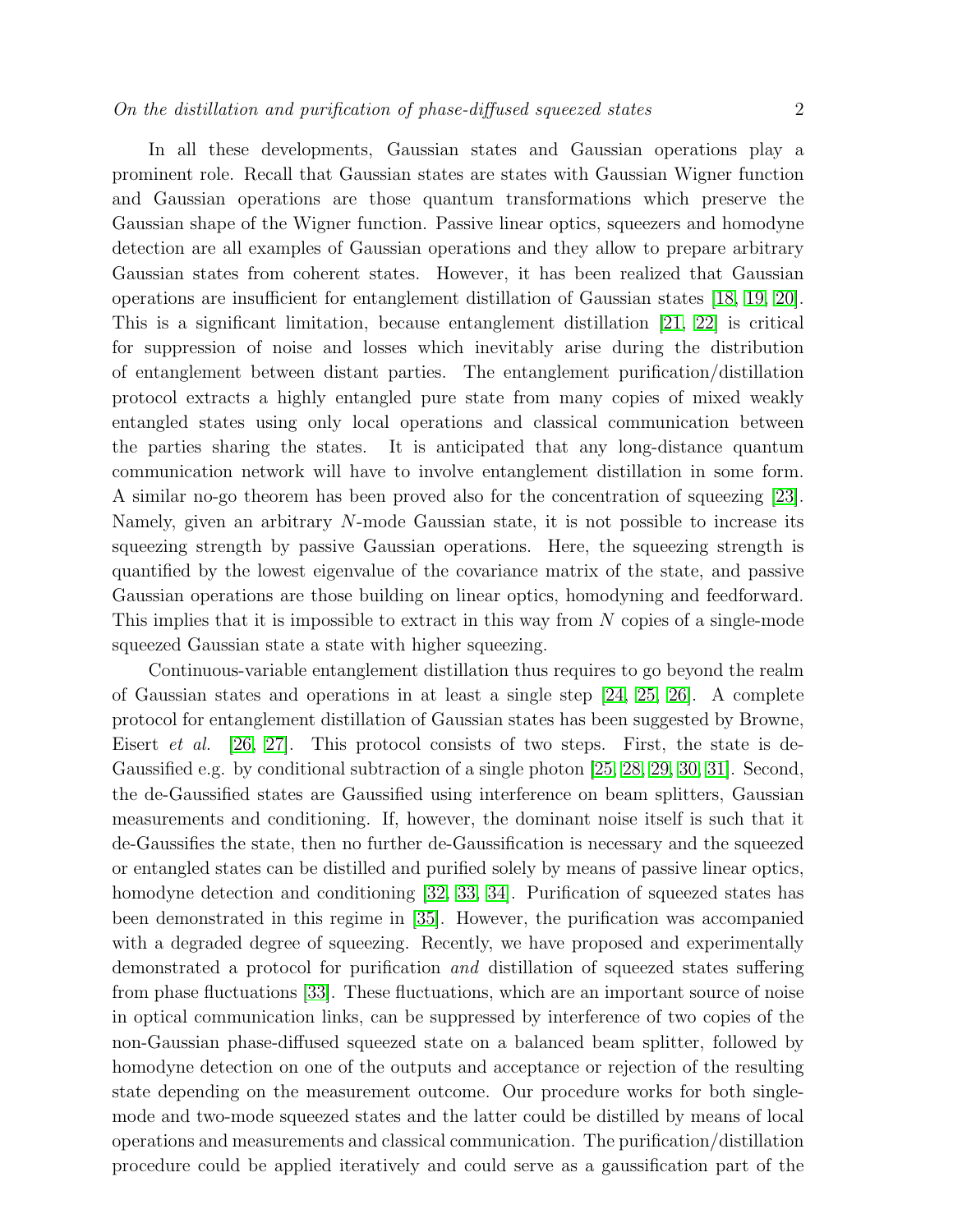universal CV entanglement distillation protocol based on a sequence of de-Gaussification and Gaussification steps.

In this paper we report on a detailed theoretical and experimental analysis of several strategies for purification/distillation of phase-diffused single-mode squeezed states. Our results provide a detailed insight into the features and properties of the purification/distillation protocol and represent a significant step towards the experimental demonstration of continuous-variable entanglement distillation. Compared to our previous works [\[32,](#page-17-19) [33\]](#page-17-20), we do not assume only conditioning on measurements of the initially squeezed amplitude quadrature  $x_1$  but allow for detection of arbitrary quadrature component. We find that the purification/distillation protocol exhibits a far greater richness than expected. Surprisingly enough if, after the interference of the two noisy copies of the state on a beam splitter, we measure the originally anti-squeezed phase quadrature  $p_1$  of the first output beam and condition on  $|p_1| < Q$  then this allows an enhancement of the squeezing of the amplitude quadrature  $x_2$  of the second output beam. This is somewhat unexpected since one could naively argue that conditioning on small  $p_1$  should enhance the fluctuations of  $x_2$ , see Sec. [2.3.](#page-7-0) We term this technique conjugate purification (CP). In certain regimes this method is even optimal and for a given amount of distilled squeezing yields higher purification/distillation rates than squeezed quadrature-conditioning. Conditioning on the anti-squeezed quadrature most clearly reveals the quantum nature of our purification/distillation protocol.

The paper is organized as follows. In Section [2](#page-2-0) we present our purification/distillation protocol for phase-diffused squeezed states. This section includes its experimental demonstration as well as its theoretical description, and also a comparison of experimental results and theoretical predictions. In Section [3](#page-12-0) we investigate quantum channel probing as a classical enhancement of our purification/distillation protocol. Finally, Section [4](#page-15-0) contains a brief summary and conclusions.

## <span id="page-2-0"></span>2. The purification/distillation protocol

The scheme for purification and distillation of phase-diffused single-mode squeezed states is shown in Fig. [1.](#page-3-0) It is a variant of the scheme originally proposed by Browne et al. for Gaussification of continuous-variable entangled states [\[26\]](#page-17-13). Two copies of a single-mode squeezed state generated in optical parametric amplifiers (OPA) I and II independently pass through a noisy quantum channel which imposes independent and random phase fluctuations upon each state. These fluctuations reduce the quadrature squeezing and the purity of the state and make it non-Gaussian [\[33\]](#page-17-20). For the sake of specificity, we assume that the phase fluctuations exhibit Gaussian distribution with zero mean and variance  $\sigma^2$ ,

$$
\Phi(\phi) = \frac{1}{\sqrt{2\pi\sigma^2}} \exp\left(-\frac{\phi^2}{2\sigma^2}\right). \tag{1}
$$

Note, however, that the exact form of the phase distribution  $\Phi(\phi)$  is not essential and our findings presented below qualitatively hold independently of the exact form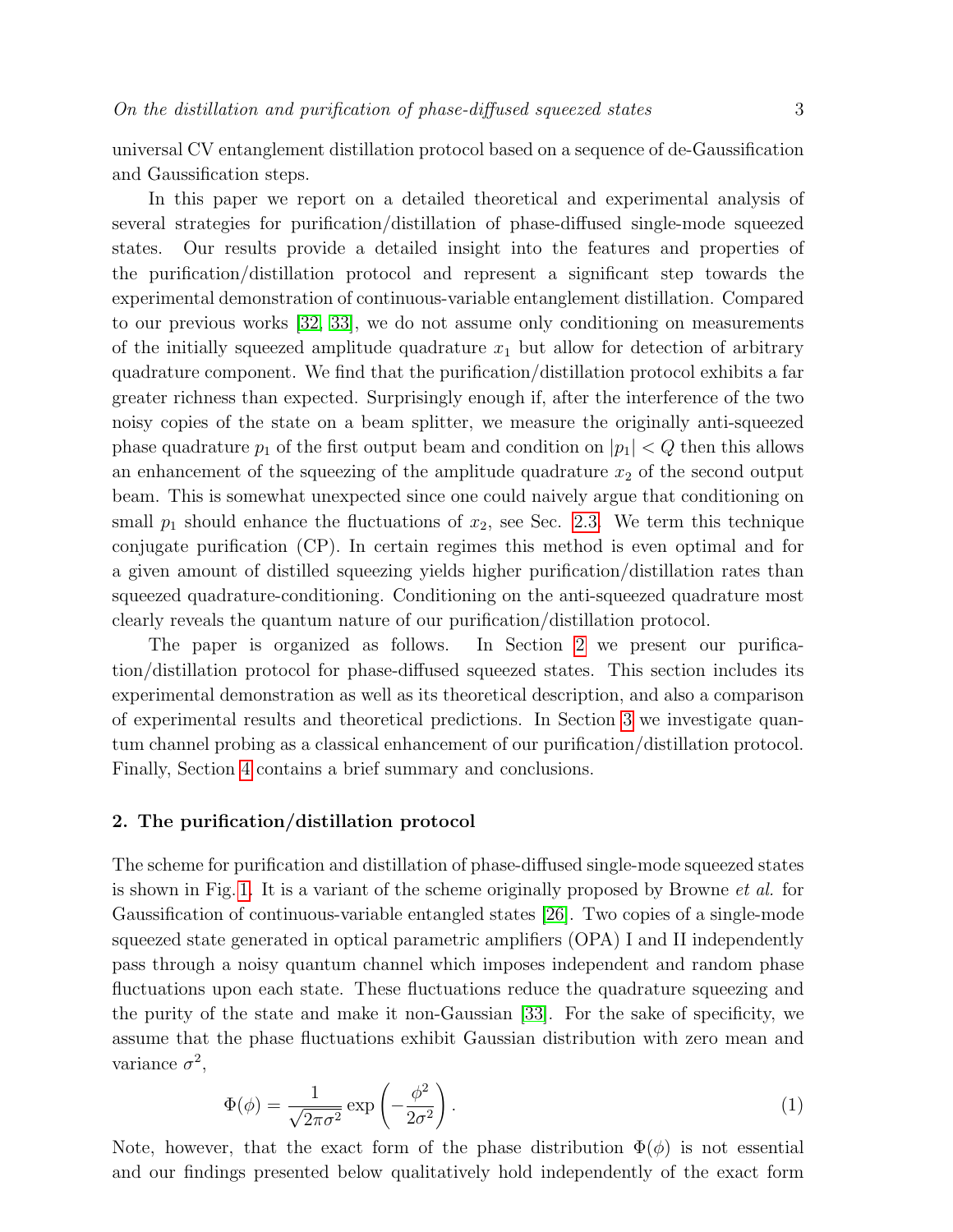

<span id="page-3-0"></span>Figure 1. Schematic experimental setup for the demonstration of purification/distillation of phase-diffused squeezed states. Two optical parametric amplifiers (OPAI and OPAII) produced one amplitude-squeezed beam each. Two piezo-electric transducers drove mirrors to induce random, gaussian-weighted phase shifts to each beam to mimic the effect of a noisy optical transmission. The two phase-diffused beams were then overlapped on a balanced  $(50/50)$  beamsplitter  $BS_{\text{PUR}}$ . Two homodyne detectors HD I and HD II in combination with a digital data acquisition system synchronously recorded time series of measured quadrature values. HD II serves the purpose of verification and can be replaced by an arbitrary experiment, which requires a squeezed input beam.

of  $\Phi(\phi)$ . After random phase shifts  $\phi_1$  and  $\phi_2$  the two squeezed beams interfere on a balanced beam splitter  $BS_{PUR}$  which forms the core of our purification/distillation setup. After interference on  $BS<sub>PUR</sub>$ , one output beam impinges on a balanced homodyne detector HD I, which measures a certain quadrature operator  $q_1(\theta) = x_1 \cos \theta + p_1 \sin \theta$ of the first output mode. The purification/distillation succeeds and the state in the output mode 2 is accepted if  $|q_1| < Q$ . Otherwise the purification/distillation fails and the state in mode 2 is rejected. In the experiment, the purified state in mode 2 is monitored using homodyne detector HD II which allows us to determine the performance of the purification/distillation and verify its success. Our probabilistic purification and distillation scheme reduces the phase noise, enhances the squeezing and purity of the state and gaussifies it. The distinct advantage of our approach is that it relies solely on passive linear optics and balanced homodyne detection which is highly efficient and much easier to implement compared to other approaches such as projections onto vacuum state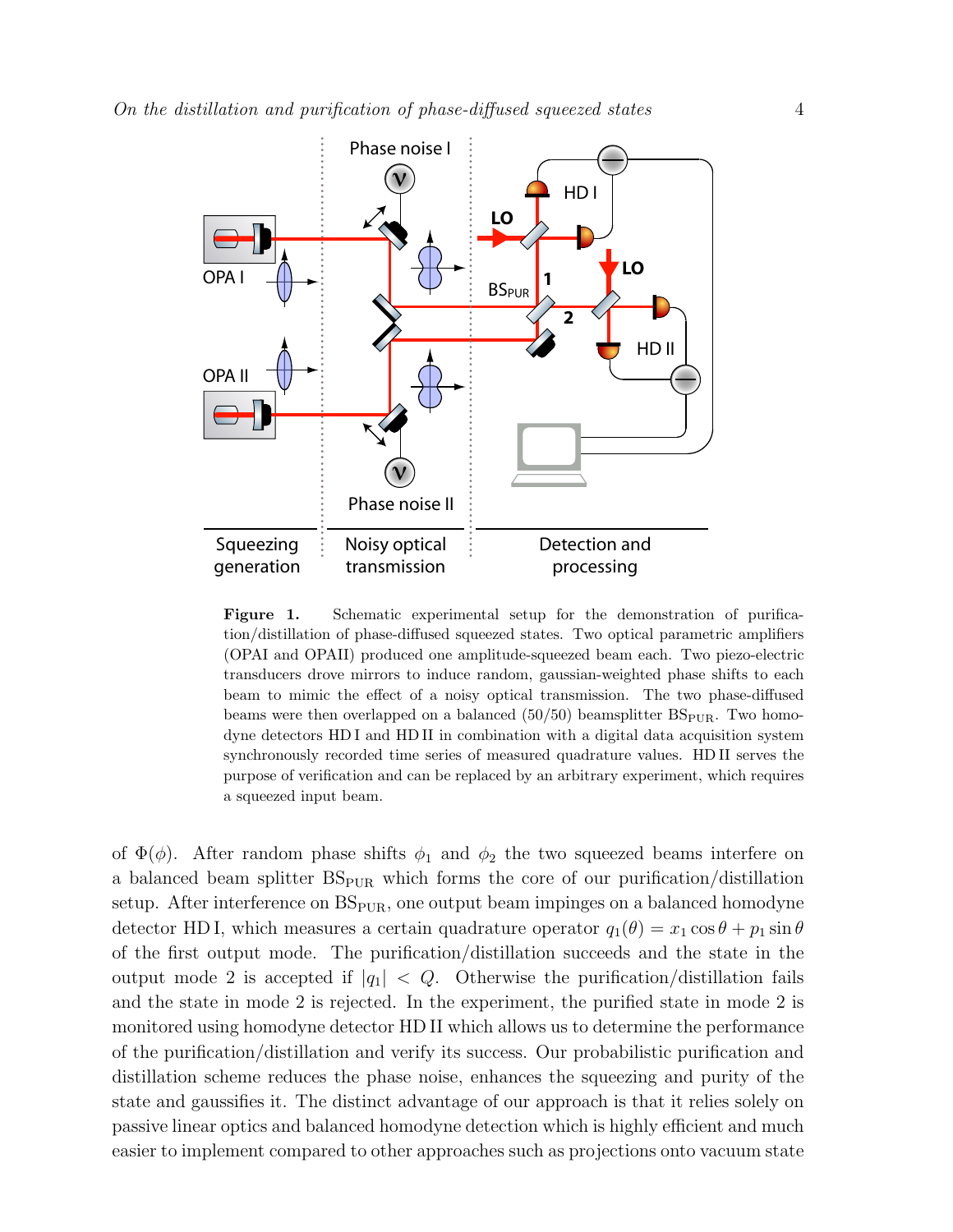by conditioning on no-clicks of single-photon detectors.

#### 2.1. Experimental setup

Let us now describe our experimental setup in more detail. The sources of our squeezed states were two optical parametric amplifiers (OPAs) operated below threshold. Each device was constructed from a type I noncritically phase-matched  $MgO:LiNbO<sub>3</sub>$  crystal. The crystals were situated inside hemilithic standing-wave resonators formed by a highreflection coated crystal surface on one end (reflectivity at  $1064 \text{ nm } r^2 > 0.999$ ) and an externally mounted outcoupling mirror (reflectivity at  $1064 \text{ nm } r^2 = 0.947$ ) on the other end. The intracavity surfaces of the nonlinear crystals were antireflection coated for both the fundamental wavelength (1064 nm) and the second harmonic pump field (532 nm) of the parametric process. Our laser source was a 2W continuous wave non-planar Nd:YAG ring laser. About 1.7W of this laser beam was frequency doubled to 532 nm. Parts of this field were injected into the OPAs through the outcoupling mirrors for pumping the nonlinear process. Both OPA cavities were kept on resonance for the 1064 nm laser radiation. For this purpose radio-frequency phase modulated control fields on the fundamental wavelength were injected into the OPA cavities through the high-reflection coated crystal surfaces. The reflected control fields were detected and provided feedback control error signals for both OPA cavity lengths as well as for both pump field phases. The amplified error signals were then fed back to piezo-electric transducers (PZTs) to precisely position the OPA cavity outcoupling mirrors and mirrors in the optical paths of the pump fields, respectively. This enabled the stably controlled production of two beams with broadband amplitude quadrature squeezing. A nonclassical noise power reduction of more than 5 dB was directly observed using homodyne detection. The squeezing spectrum was almost white over a wide range of frequencies between approximately 5 MHz and 15 MHz. Outside this band the performance of the squeezed light sources was reduced due to phase modulation signals, technical noise at lower frequencies and the limited OPA cavity linewidths at higher frequencies.

To realistically mimic the effects of noisy optical transmission channels each squeezed beam was reflected off a highreflection mirror that was randomly shifted by a PZT. Hence, random phase shifts were introduced on the beams as they would occur when transmitting the beams through optical fibers of considerable lengths. The voltages driving the PZTs were carefully produced to meet certain criteria. Although no special form of the noise is in principle required for a purification/distillation experiment we wanted to operate in a regime where the noise has well defined properties and could be easily modeled theoretically. Two independent random number generators produced data strings with a white Gaussian distribution. Both strings were then digitally filtered to limit the noise frequency band to 1–5 kHz. Performing homodyne detection on each of the beams confirmed that the amount of squeezing degraded in the same way when the strength of the phase noise was increased, see Fig. [2](#page-7-1) (black curve/circles). Each homodyne detector was constructed from a matched pair of ETX-500 high-efficiency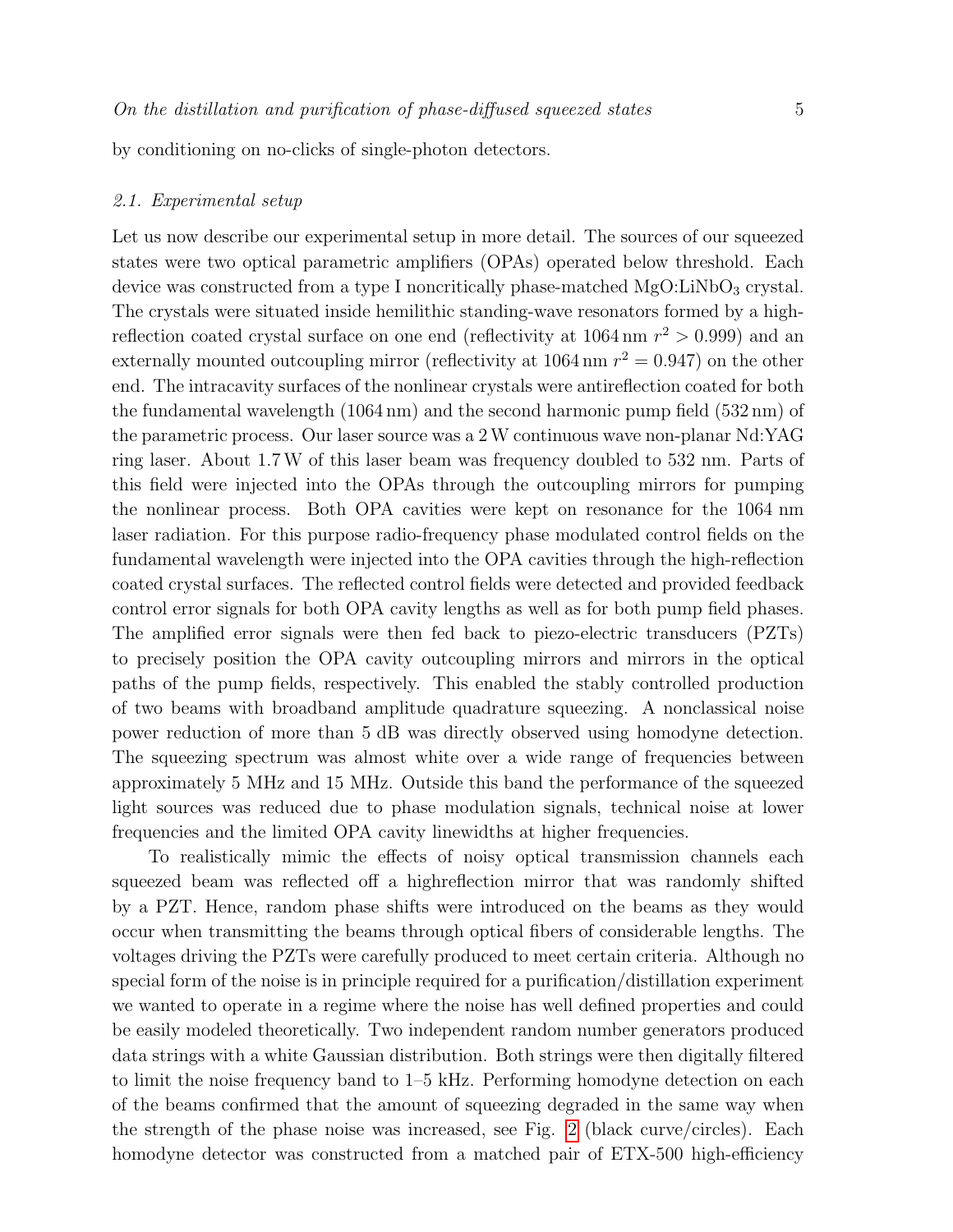photo diodes. Homodyne visibilities were at 98.4% for HD I and 98.7% for HD II.

In order to demonstrate purification/distillation the two phase-diffused squeezed beams were overlapped on a balanced  $(50/50)$  beamsplitter. Here, a visibility of  $98.2\%$ was achieved. The relative phase of the two beams on the beamsplitter was actively controlled (with a control loop bandwidth below the phase noise frequency band) using phase modulation sidebands present on the squeezed beams. The output beams from the beamsplitter were then detected using the homodyne detectors HD I and HD II, each of which was servo-controlled to detect the appropriate quadratures (again with feedback control loop bandwidths smaller than the phase noise frequencies). Each detector difference current was subsequently electronically mixed with a 7 MHz local oscillator. The demodulated signals were then filtered with steep low-pass filters (antialiasing filters) at 40 kHz and synchronously sampled with 100 kHz. The nonlinear phase response of these filters was digitally compensated to regain a constant group delay. Both time series of quadrature values from HD I and HD II, respectively, were then postprocessed to perform different purification/distillation protocols.

## <span id="page-5-0"></span>2.2. Theoretical description

In this section we derive the formula for the squeezed-quadrature variance  $V_{\text{out}} \equiv$  $\langle (\Delta x_2)^2 \rangle$  of the purified output state of our protocol. We consider the general scenario in which a quadrature  $q_1(\theta) = x_1 \cos \theta + p_1 \sin \theta$  is measured by HDI and a positive purification/distillation trigger signal is provided if  $|q_1| < Q$ . Again, we use  $x_i$  and  $p_j$ to denote the amplitude or phase quadrature of the jth beam, respectively. We assume that before phase randomization the  $x$  quadrature of each beam is squeezed and that there are no correlations between x and  $p$  quadratures. The covariance matrix of each squeezed mode thus attains a diagonal form,  $\gamma = diag(V_x, V_p)$ , where  $V_x$  and  $V_p$  denote variances of x and p quadratures. For the vacuum state we have  $V_x = V_p = 1$  and the mode is squeezed if  $V_x < 1$ . Recall that  $V_xV_p \geq 1$  as a consequence of the Heisenberg uncertainty relation.

Assume for a moment that the random phase shifts  $\phi_i$  on each mode are fixed. Let  $V_{xj} = V_x \cos^2 \phi_j + V_p \sin^2 \phi_j$  and  $V_{pj} = V_p \cos^2 \phi_j + V_x \sin^2 \phi_j$ ,  $j = 1, 2$ , denote the variances of  $x$  and  $p$  quadratures of phase-shifted squeezed states impinging on BS<sub>PUR</sub>. For a fixed  $\phi_j$ , the two-mode state at the output of BS<sub>PUR</sub> and prior to conditioning measurement is Gaussian. Consequently, the joint probability distribution of quadratures  $q_1(\theta)$  of mode 1 and  $x_2$  of mode 2 at the output of  $BS_{PUR}$  is also Gaussian and reads,

$$
P_{12}(q_1, x_2) = \frac{1}{2\pi\sqrt{D}} \exp\left[-\frac{Bq_1^2 + Ax_2^2 - 2Cq_1x_2}{2D}\right].
$$
 (2)

Here  $D = AB - C^2$ , A and B are variances of quadratures  $q_1$  and  $x_2$  evaluated for the state at the output of  $BS_{\text{PUR}}$ ,

$$
A = \frac{V_{x1} + V_{x2}}{2} \cos^2 \theta + \frac{V_{p1} + V_{p2}}{2} \sin^2 \theta
$$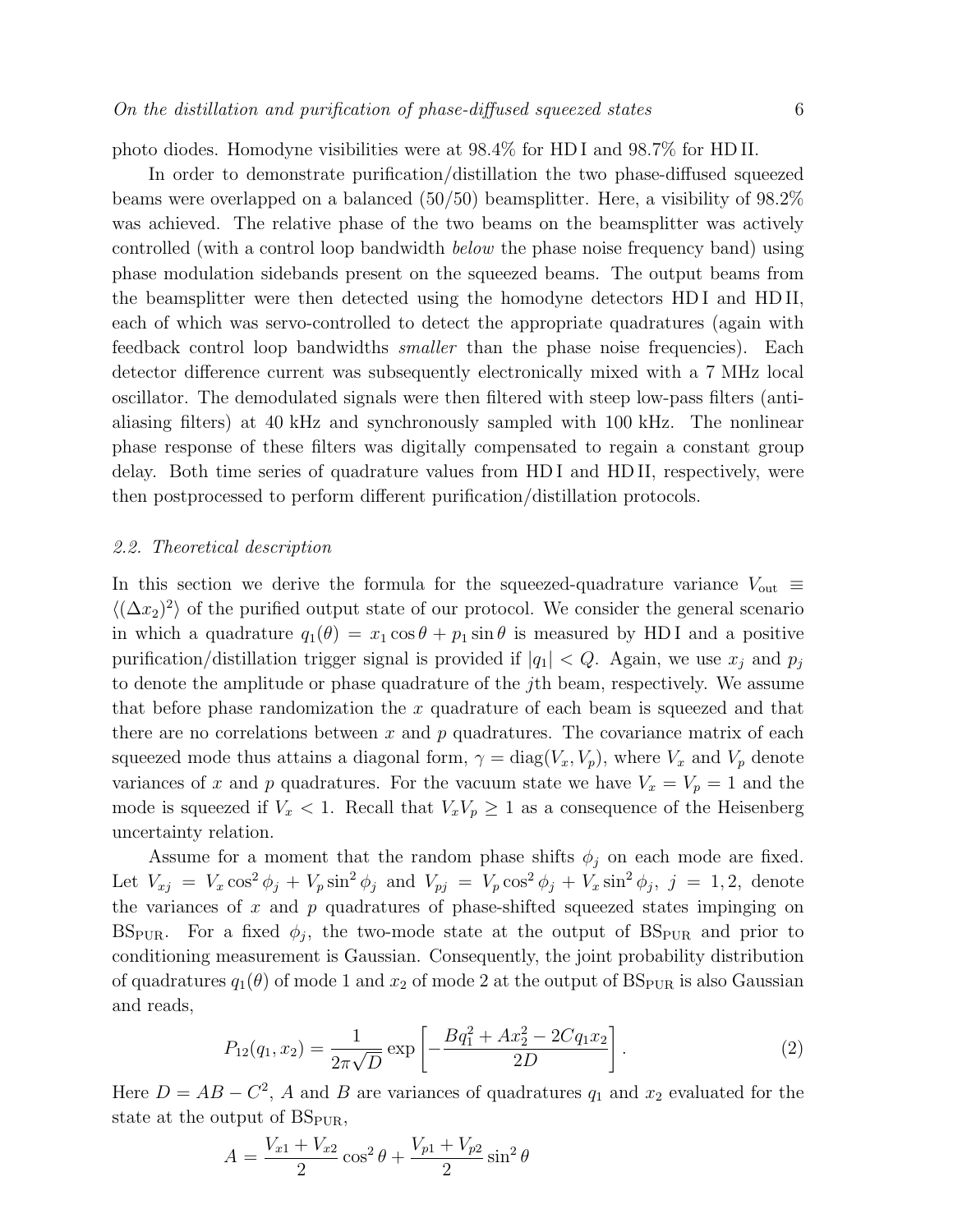On the distillation and purification of phase-diffused squeezed states 7

$$
+\frac{V_p - V_x}{4} [\sin(2\phi_1) + \sin(2\phi_2)] \sin(2\theta),
$$
  

$$
B = \frac{V_{x1} + V_{x2}}{2}.
$$
 (3)

The correlation between the quadratures  $C = \langle \Delta q_1 \Delta x_2 \rangle$  reads

$$
C = \frac{V_{x1} - V_{x2}}{2} \cos \theta + \frac{V_p - V_x}{4} [\sin(2\phi_1) - \sin(2\phi_2)] \sin \theta.
$$
 (4)

The non-normalized distribution of  $x_2$  conditional on  $|q_1| < Q$  reads

<span id="page-6-0"></span>
$$
P_{\text{cond}}(x_2) = \int_{-Q}^{Q} P_{12}(q_1, x_2) dq_1.
$$
\n(5)

If the phase fluctuations are symmetric,  $\Phi(-\phi) = \Phi(\phi)$  then the mean value of the quadrature  $x_2$  of the purified state is zero and we shall assume that this holds throughout the rest of the paper. The variance  $V_{\text{out}}$  of quadrature  $x_2$  then becomes equal to  $\langle x_2^2 \rangle$ calculated from the conditional probability distribution [\(5\)](#page-6-0), averaged over all random phase shifts and properly normalized,

$$
V_{\text{out}} = \frac{1}{\mathcal{P}} \int_{\phi_1} \int_{\phi_2} \int_{-\infty}^{\infty} x_2^2 P_{\text{cond}}(x_2) dx_2 \Phi(\phi_1) \Phi(\phi_2) d\phi_1 d\phi_2, \tag{6}
$$

where

$$
\mathcal{P} = \int_{\phi_1} \int_{\phi_2} \int_{-\infty}^{\infty} P_{\text{cond}}(x_2) dx_2 \Phi(\phi_1) \Phi(\phi_2) d\phi_1 d\phi_2 \tag{7}
$$

is the probability of successful purification/distillation. The integration over  $x_2$  can be explicitly carried out and after some algebra we arrive at

<span id="page-6-1"></span>
$$
V_{\text{out}} = \frac{1}{\mathcal{P}} \int_{\phi_1} \int_{\phi_2} \left[ B \operatorname{erf} \left( \frac{Q}{\sqrt{2A}} \right) - \sqrt{\frac{2}{\pi}} \frac{C^2 Q}{A^{3/2}} e^{-\frac{Q^2}{2A}} \right] \Phi(\phi_1) \Phi(\phi_2) d\phi_1 d\phi_2. \tag{8}
$$

We also obtain a simplified formula for the success probability,

<span id="page-6-2"></span>
$$
\mathcal{P} = \int_{\phi_1} \int_{\phi_2} \text{erf}\left(\frac{Q}{\sqrt{2A}}\right) \Phi(\phi_1) \Phi(\phi_2) d\phi_1 d\phi_2.
$$
\n(9)

For comparison we also calculate the variance of the  $x$  quadrature of the phase-diffused state before purification/distillation,

$$
V_{\rm in} = \int_{\phi} (V_x \cos^2 \phi + V_p \sin^2 \phi) \Phi(\phi) d\phi.
$$
 (10)

Successful purification/distillation increases the squeezing which is indicated by  $V_{\text{out}}$  $V_{\text{in}}$ . Note that  $V_{\text{out}} \geq V_x$  would always hold and the purification/distillation cannot reduce  $V_{\text{out}}$  below the variance  $V_x$  of the original state before transmission through a noisy channel. However, the method can restore the squeezing lost due to the phase fluctuations (or other non-Gaussian noise). After purification/distillation, the state also becomes gaussified and its purity increases [\[32,](#page-17-19) [33\]](#page-17-20), which clearly demonstrates that our method meets all requirements imposed on a proper purification/distillation protocol.

Non-unit detection efficiency  $\eta$  < 1 of the homodyne detectors can be easily incorporated in our theoretical model by making substitutions  $V_{xj} \mapsto \eta V_{xj} + 1 - \eta$  and  $V_{pj} \rightarrow \eta V_{pj}+1-\eta$ . Here we assume for the sake of simplicity that the detection efficiency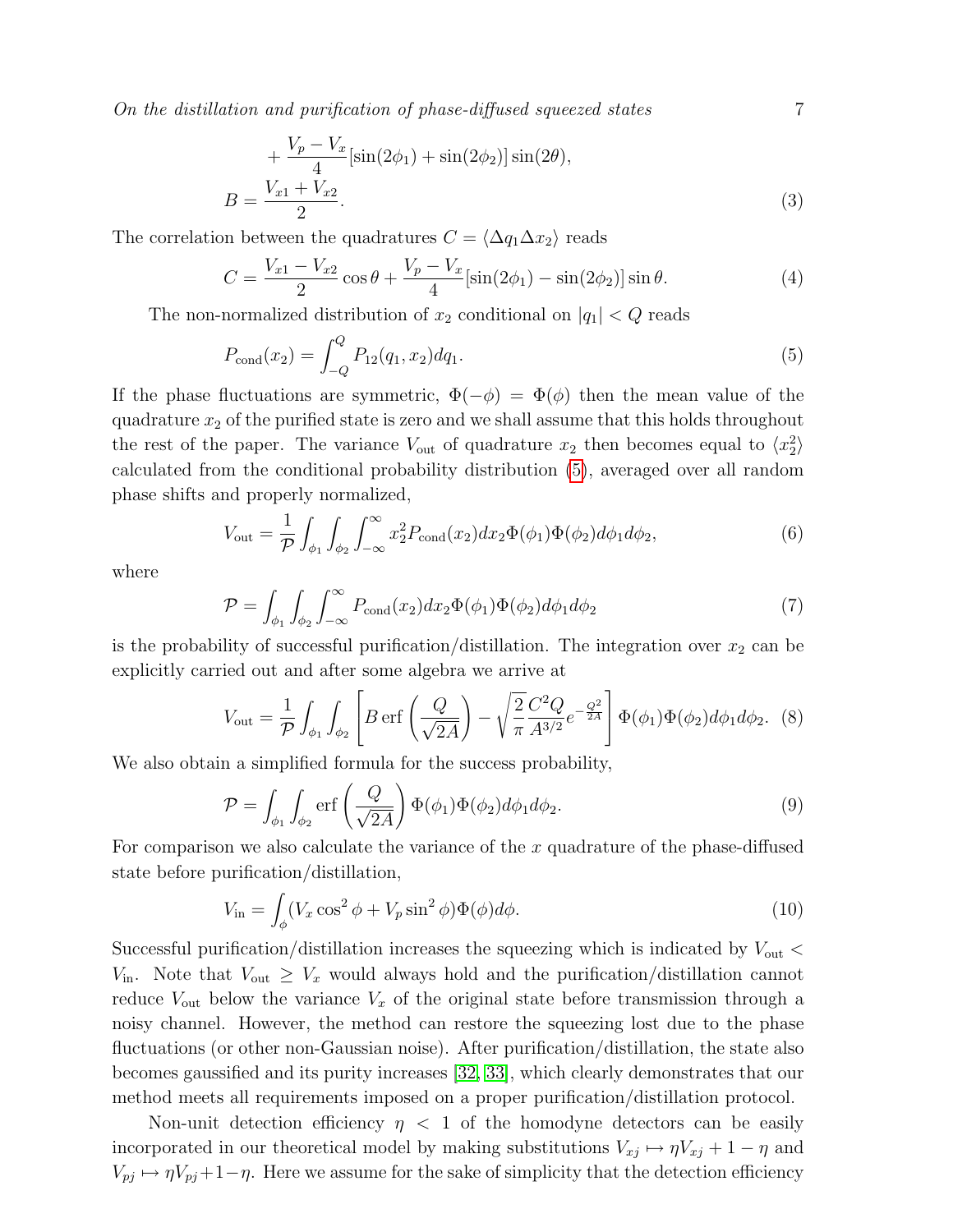

<span id="page-7-1"></span>Figure 2. Demonstration of successful distillation of squeezed states for two different trigger strategies versus strength of phase fluctuations  $\sigma$ . Shown are measured variances of the (initially) squeezed quadrature for the phase diffused input states  $V_{\text{in}}$ (top, black) and for distilled states  $V_{\text{out}}$ , when conditioned on the squeezed quadrature  $|x_1| < Q$  (circles, blue) and when conditioned on the anti-squeezed quadrature  $|p_1| < Q$ (crosses, green), respectively. Theoretical values are represented by solid and dashed lines. Here, the trigger threshold was set to  $Q = 1.0$ . For  $\sigma < 0.3$  conditioning on the anti-squeezed quadrature was more efficient than conditioning on the squeezed quadrature. Red line indicates the shot-noise level. Without phase diffusion the squeezed state variances were measured to  $V_x = 0.32$  and  $V_p = 8.5$ .

is the same for the triggering detector HD I and the verification detector HD II which monitors the purified state. If  $V_x$  and  $V_p$  are determined by homodyne detection then these measured values already include the effects of the non-unit detection efficiency and can be directly inserted into the above formulas.

#### <span id="page-7-0"></span>2.3. Experimental results

The variances of the squeezed and anti-squeezed quadratures of the states employed in the experiment read  $V_x = 0.32$  and  $V_p = 8.5$  as directly measured by a homodyne detector. The states generated by the two OPAs were practically identical and the strength of the phase noise in the two channels was always kept equal. Under these circumstances, the variance  $V_{\text{in}}$  becomes equal to the variance of quadrature  $x_1$  (and also  $x_2$ ) at the output of  $BS_{PUR}$  and can be directly measured with HD I or HD II of the setup shown in Fig. 1. In Fig. [2](#page-7-1) we compare the conditioning on measurements of the originally squeezed  $(x_1)$  and anti-squeezed  $(p_1)$  quadratures for a fixed threshold Q and varying phase noise  $\sigma$ . Shown are both the experimental data and the corresponding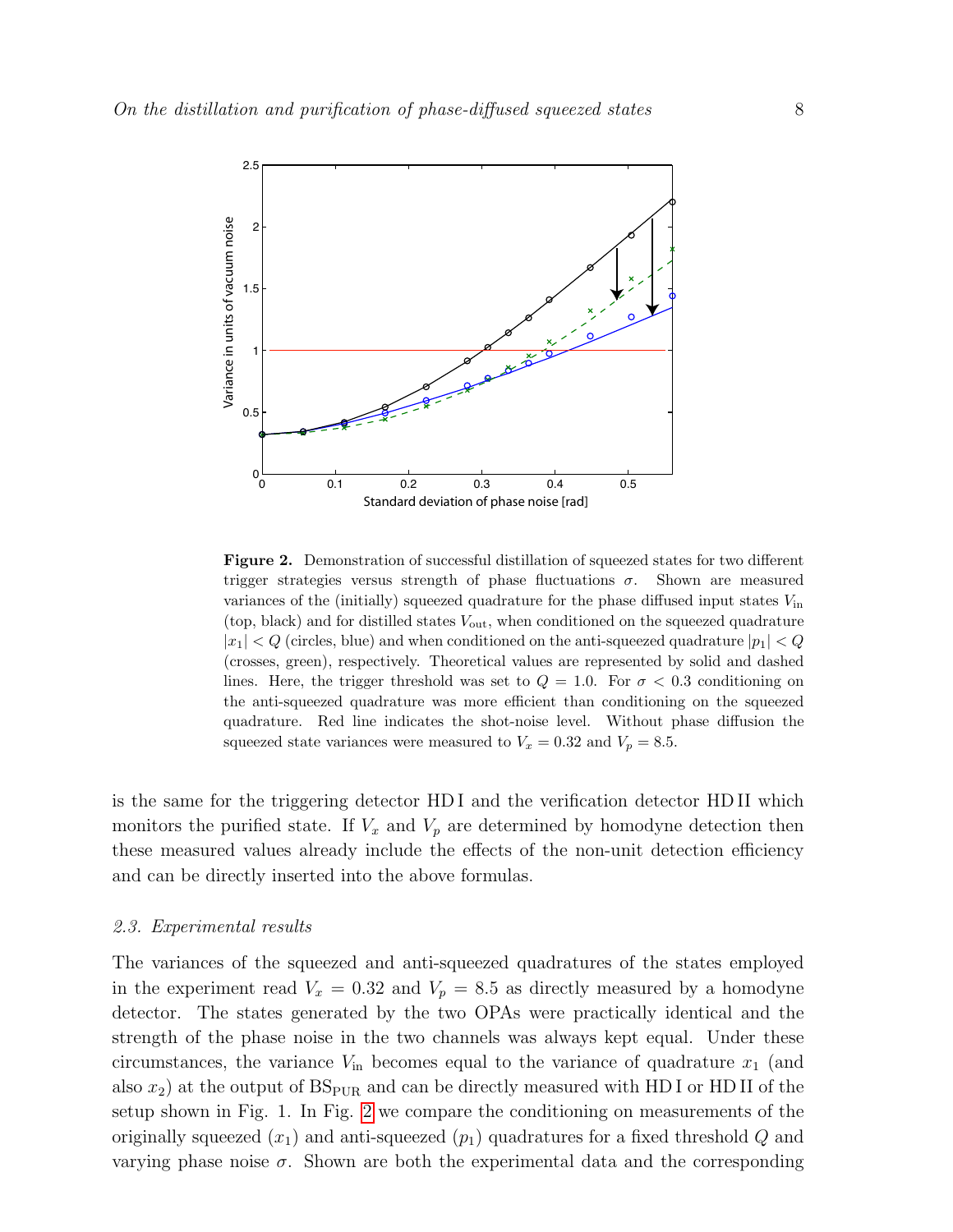

<span id="page-8-0"></span>**Figure 3.** Uncertainty product  $U = \sqrt{V_x V_p}$  of purified states for different phase noise levels ( $\sigma = 0.40$  (green),  $\sigma = 0.28$  (red),  $\sigma = 0.17$  (blue) and  $\sigma = 0$  (black)). Lines represent theoretical simulations while circles illustrate measurements.

theoretical predictions. We can clearly see that the purification/distillation enhances the squeezing and  $V_{\text{out}} < V_{\text{in}}$ . We can say that the squeezing has been probabilistically concentrated from two noisy de-phased copies of the state into a single copy which thus exhibits higher squeezing. Remarkably, the conditioning on  $|p_1| < Q$  not only enhances the squeezing of the quadrature  $x_2$  but for sufficiently weak phase noise it even leads to higher reduction of fluctuations of  $x_2$  than conditioning on  $|x_1| < Q$ . This is somewhat surprising, because naively one could expect that conditioning on  $|p_1| < Q$ would rather reduce the fluctuations of quadrature  $p_2$  and enhance fluctuations of  $x_2$ . From a semiclassical point of view one could argue that small values of  $p_1$  are detected by HD I with highest probability when the phase shifts  $\phi_1$  and  $\phi_2$  are such that the states impinging on  $BS_{PUR}$  are both squeezed in p quadratures. However, this picture is generally oversimplified. Some insight into why conditioning on  $|p_1| < Q$  can help can be gained from the expression for the output variance [\(8\)](#page-6-1) which consists of two terms. The first term proportional to  $B$  can be interpreted as corresponding to the probing of the channel. In case of measurement of the originally squeezed quadrature proof proof proof is maximized for zero random phase shifts. In this case B  $x_1$ , the factor erf $(Q/\sqrt{2A})$  is maximized for zero random phase shifts. In this case B attains its minimum value  $B = V_x$ , so the conditioning acts as a filter that suppresses contributions corresponding to large unwanted random phase shifts. However, formula  $(8)$  contains also second negative term, proportional to  $C<sup>2</sup>Q$ , that always reduces the variance  $V_{\text{out}}$ . This second distillation mechanism is of purely quantum nature since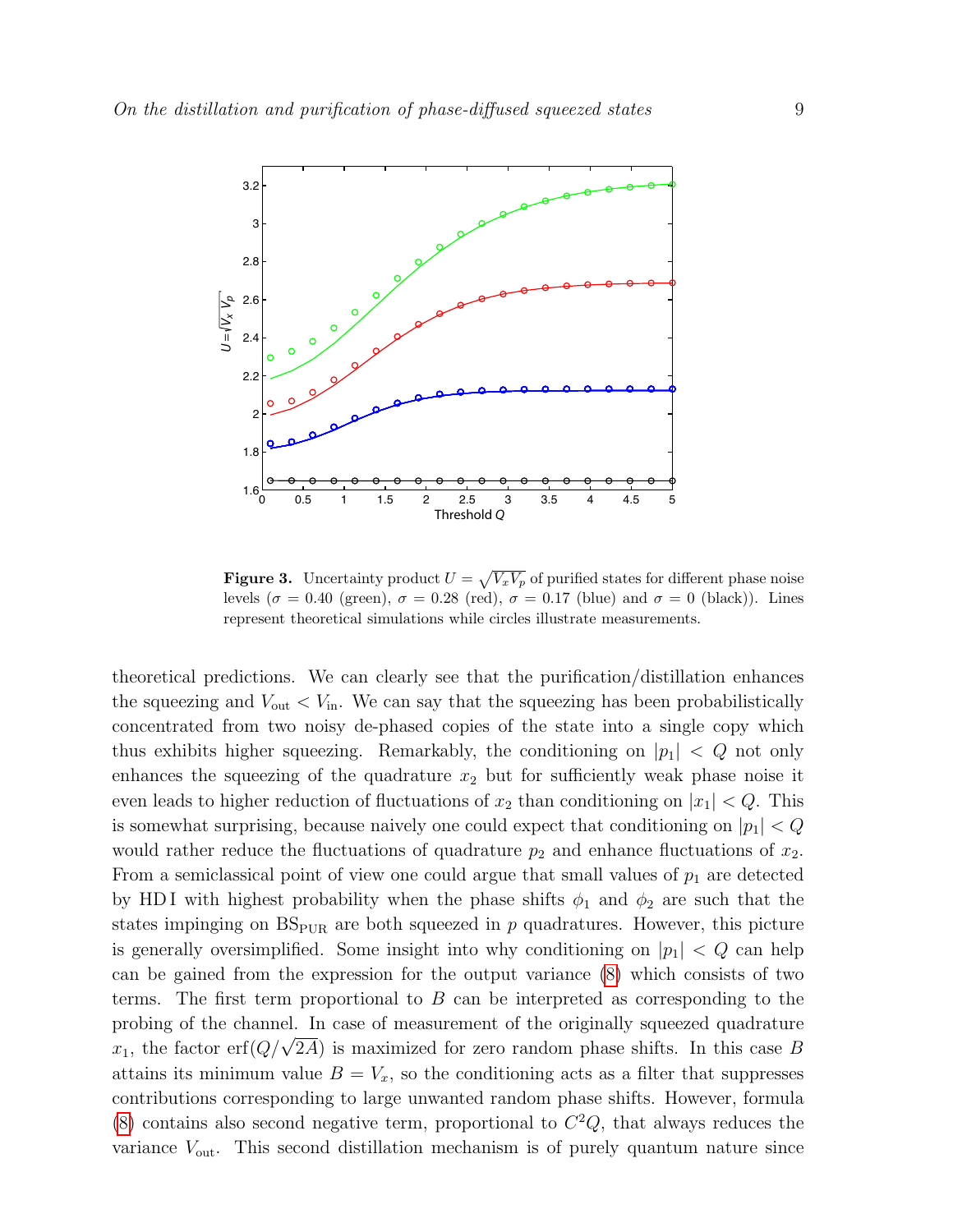

<span id="page-9-0"></span>**Figure 4.** Quadrature variances of distilled squeezed states  $V_{\text{out}}$  versus trigger threshold Q.  $V_{\text{out}}$  is plotted for three different levels of phase noise ( $\sigma = 0.40$  (green),  $\sigma = 0.28$  (red) and  $\sigma = 0.17$  (blue)). Results are presented for conditioning on the (initially) squeezed quadrature  $x_1$  (solid lines, circles) and for conditioning on the antisqueezed quadrature  $p_1$  (dashed lines, crosses). Again lines represent theoretical simulations while circles and crosses illustrate measurements.

it is a consequence of the quantum correlations established by the interference of the two copies of the de-phased state on the purifying balanced beam splitter  $BS_{PUR}$ . In case of measurements of squeezed quadrature both above mechanisms contribute to the reduction of  $V_{\text{out}}$ . In contrast, for measurements of the anti-squeezed quadrature the from the v<sub>out</sub>. In contrast, for measurements of the anti-squeezed quadrature the first positive term increases the  $V_{\text{out}}$  since in this case erf $(Q/\sqrt{2A})$  is maximized for phase shifts  $\phi_1 = \phi_2 = \pi/2$  when B attains its maximum possible value  $V_p$ . Thus in this case the variance  $V_{\text{out}}$  is reduced solely due to the second negative term. Remarkably, this quantum distillation mechanism is efficient enough to reduce the fluctuations of  $x_2$ . So this conjugate purification/distillation is a purely quantum interference effect. The purification actually reduces the variances of both conjugate quadratures  $x_2$  and  $p_2$  as witnessed by the decrease of the uncertainty product  $U = \sqrt{V_x V_p}$ , see Fig. [3.](#page-8-0) The simultaneous suppression of the noise in both conjugate quadratures is a signature of the increase of purity of the state, which for Gaussian states can be evaluated as  $P = 1/\sqrt{V_x V_p} = 1/U.$ 

In Fig. [4](#page-9-0) we present the dependence of the variance  $V_{\text{out}}$  on the trigger threshold Q for three different strengths of phase fluctuations. As expected, the output variance decreases with decreasing trigger threshold. In agreement with Fig. [2](#page-7-1) we see again that for not-too strong fluctuations the conditioning on  $p_1$  is superior to conditioning on  $x_1$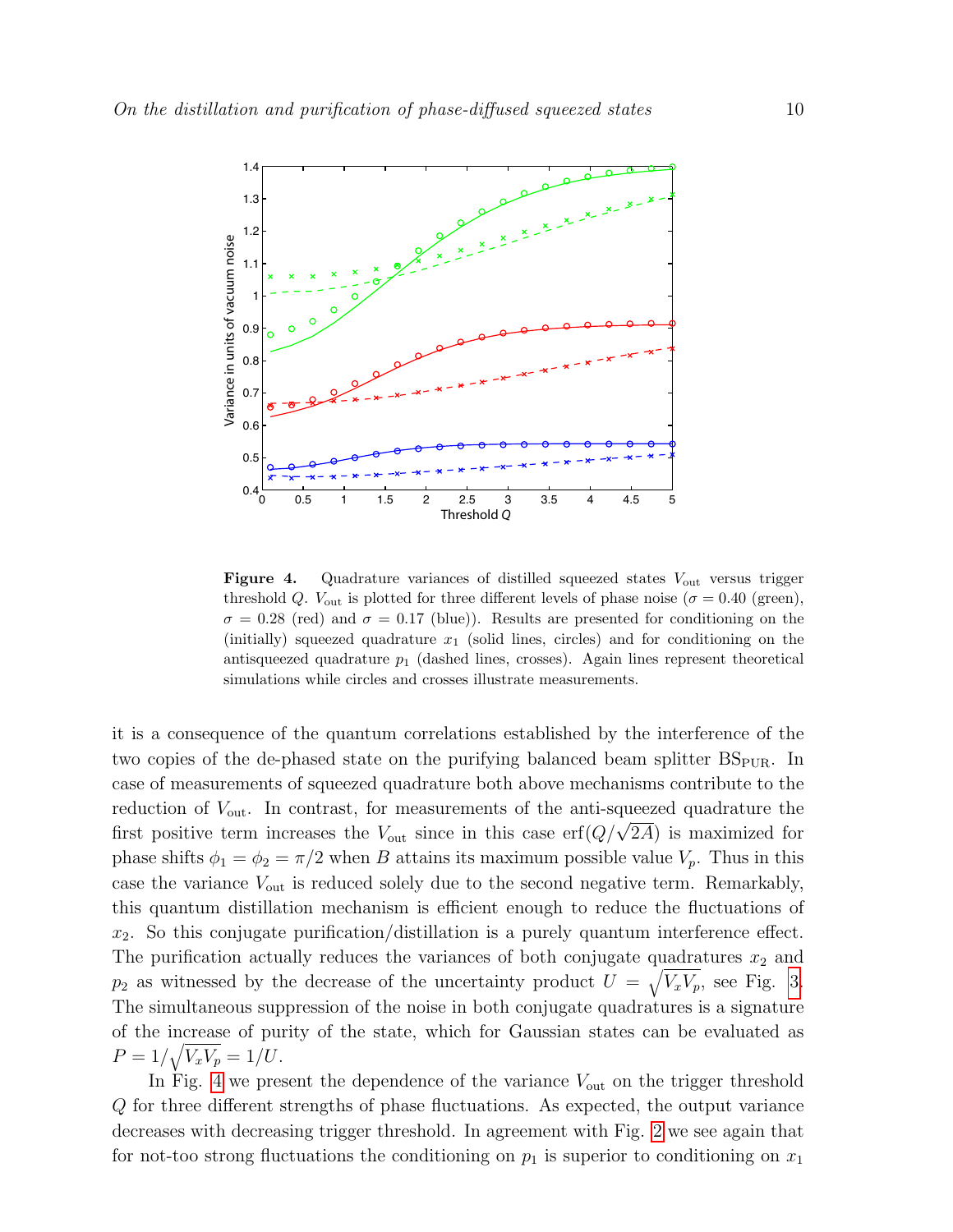

<span id="page-10-0"></span>**Figure 5.** Illustration of the same variance data as in Fig.  $4$  – this time plotted over the fraction of distilled states. We refer to Fig. [4](#page-9-0) for the detailed description of parameters used. The graphs clearly show that for weak phase noise (bottom, blue) conditioning on the antisqueezed quadrature is more efficient than conditioning on the squeezed quadrature. The opposite is found for strong phase fluctuations (top, green).

and yields lower variance  $V_{\text{out}}$ . The probability of success  $P$  monotonically increases with Q but also depends on the choice of quadrature used for conditioning. For further comparison, we plot in Fig. [5](#page-10-0) the trade-off between the output variance  $V_{\text{out}}$  and the success rate  $P$ . We can see that we can achieve higher reduction of the noise at the expense of lower success rate  $P$ . Note also that the achieved reduction of squeezedquadrature variance is almost maximal already for  $P$  of the order of 30% and further lowering of the success probability results only in marginal improvement of the squeezing. This result is rather generic as confirmed by extensive numerical simulations. We can conclude that a single iteration of the purification/distillation procedure typically exhibits nearly optimum performance for a rather high success probability of several tens of percent. What is remarkable, for weak phase noise the conditioning on originally anti-squeezed quadrature  $p_1$  yields for a given success rate  $P$  a lower variance  $V_{\text{out}}$ than conditioning on the originally squeezed quadrature  $x_1$ . For strong phase noise, however, it becomes preferential to condition on measurements of  $x_1$ . Note that the theoretical curves obtained from the simple theory developed in Sec. [2.2](#page-5-0) are in excellent agreement with the experimental data and the theory faithfully describes all features of our purification/distillation protocol.

We have also considered conditioning on measurements of arbitrary quadrature  $q_1(\theta)$  and investigated the dependence of the performance of the purification/distillation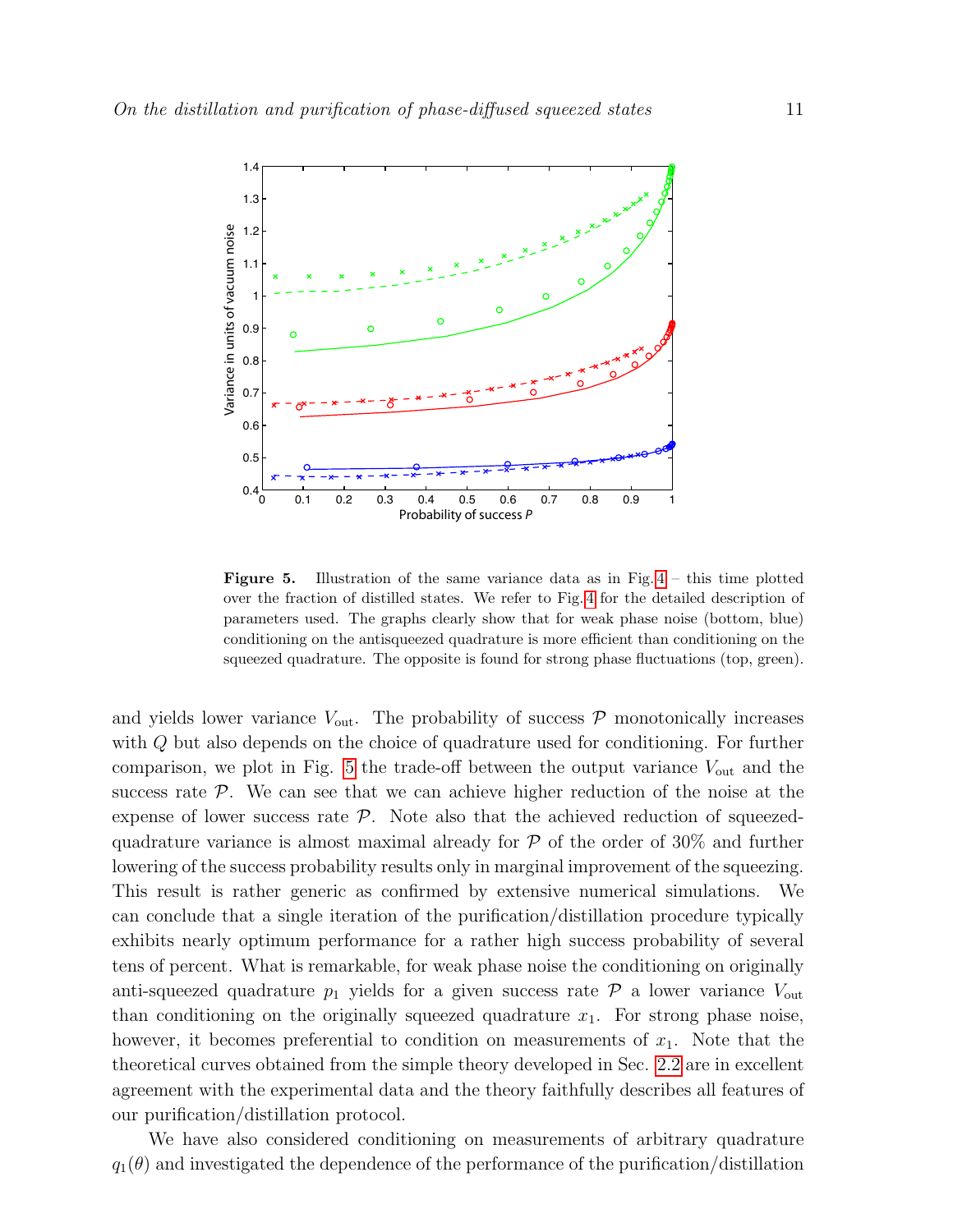

<span id="page-11-0"></span>Figure 6. Experimental and theoretical characterization of our distillation protocol for phase noise  $\sigma = 0.202$  and trigger threshold  $Q = 0.7$ . Shown are variances versus the conditioning quadrature angle. The central (black) curve shows the variance of the dephased state's amplitude quadrature  $V_{\text{in}}$ . The lower (blue) curve shows the variance of the distilled states' amplitude quadrature  $V_{\text{out}}$ . For this particular parameter regime conditioning on the antisqueezed quadrature works more efficiently than conditioning on the squeezed quadrature. However, the distillation protocol is successful for conditioning on *any* quadrature. The top (red) curve displays the purified variance  $V_{\text{out}}$  after normalizing to  $V_{\text{in}}$  (black curve).

protocol on  $\theta$ . We have found that it in fact does not matter too much which quadrature  $q_1(\theta)$  is measured in the homodyne detector HDI and the purification/distillation actually works well for all  $\theta$ . Typical dependence of the squeezing of the purified state on  $\theta$  is depicted in Fig. [6.](#page-11-0) We can see that  $V_{\text{out}}$  exhibits a local minimum at  $\theta = 0$  but the global minimum corresponding to the optimal purification/distillation strategy occurs in this case at  $\theta = \pi/2$ . Importantly, the quadrature fluctuations are suppressed and the squeezing is thus enhanced for any  $\theta$ . This implies that the purification/distillation works even with phase-randomized homodyning, where the relative phase  $\theta$  between balanced homodyne detector and signal is varied or randomly fluctuates in time. Interestingly, the phase-randomized homodyning very closely resembles the vacuum projection considered in Refs. [\[26,](#page-17-13) [27\]](#page-17-14). The effective Positive Operator Valued Measure (POVM) element that describes this conditioning measurement reads

$$
\Pi_Q = \frac{1}{2\pi} \int_0^{2\pi} \int_{-Q}^Q |q; \theta\rangle\langle q; \theta| d\theta dq = \sum_{n=0}^\infty P_n |n\rangle\langle n|,
$$
\n(11)

where  $|q; \theta\rangle$  is the eigenstate of operator  $q_1(\theta)$  with eigenvalue q and  $P_n$  =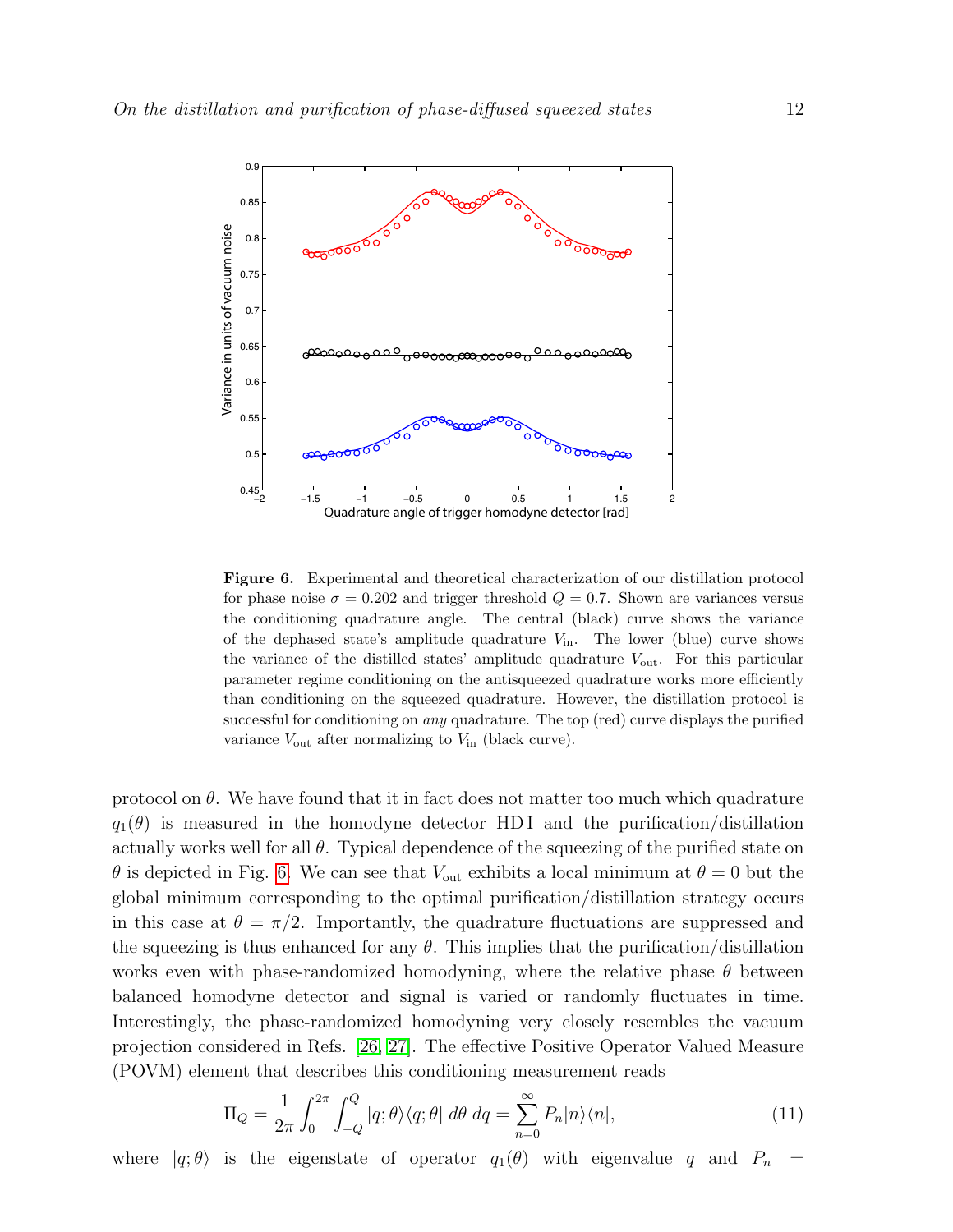

<span id="page-12-1"></span>Figure 7. The effect of quantum channel probing is shown by plotting the variance of the purified state  $V_{\text{out}}$  over the chosen threshold. The red curve corresponds to the previously described method. The blue and green curves result, when conditioning is commenced on two and four subsequent values, respectively.

( √  $(\pi 2^n n!)^{-1} \int_{-Q}^{Q} H_n^2(x) e^{-x^2} dx$ , where  $H_n(x)$  denotes the Hermite polynomial.  $\Pi_Q$  is diagonal in the Fock state basis because all off-diagonal terms vanish due to averaging over random phase shift  $\theta$ . The dominant part of this POVM element is the term proportional to the projector onto vacuum state  $|0\rangle$ , but  $\Pi_{\mathcal{O}}$  also contains terms proportional to projectors onto higher Fock states  $|n\rangle$ . This POVM can be thus considered as an approximate noisy version of the ideal projection onto vacuum.

#### <span id="page-12-0"></span>3. Enhancement by Quantum Channel Probing

In the previous sections we have analyzed several strategies for conditioning in our twocopy purification and distillation protocol. In this section we investigate a classical enhancement for our protocol. Since a lot of copies of the decohered quantum state are sent through the same channel they might be used as quantum probes providing information about the channel. This approach can be used to classically improve our purification/distillation protocol if the phase noise (or at least parts of it) occurs at frequencies well below the resolution bandwidth with which optical states are measured. In this case the random phase shifts of subsequently arriving copies of squeezed states are not completely independent. Here, we propose a protocol which exploits these correlations between phase fluctuations of several subsequent copies of the state which we term quantum channel probing  $(QCP)$ . Since QCP is an extension of the post-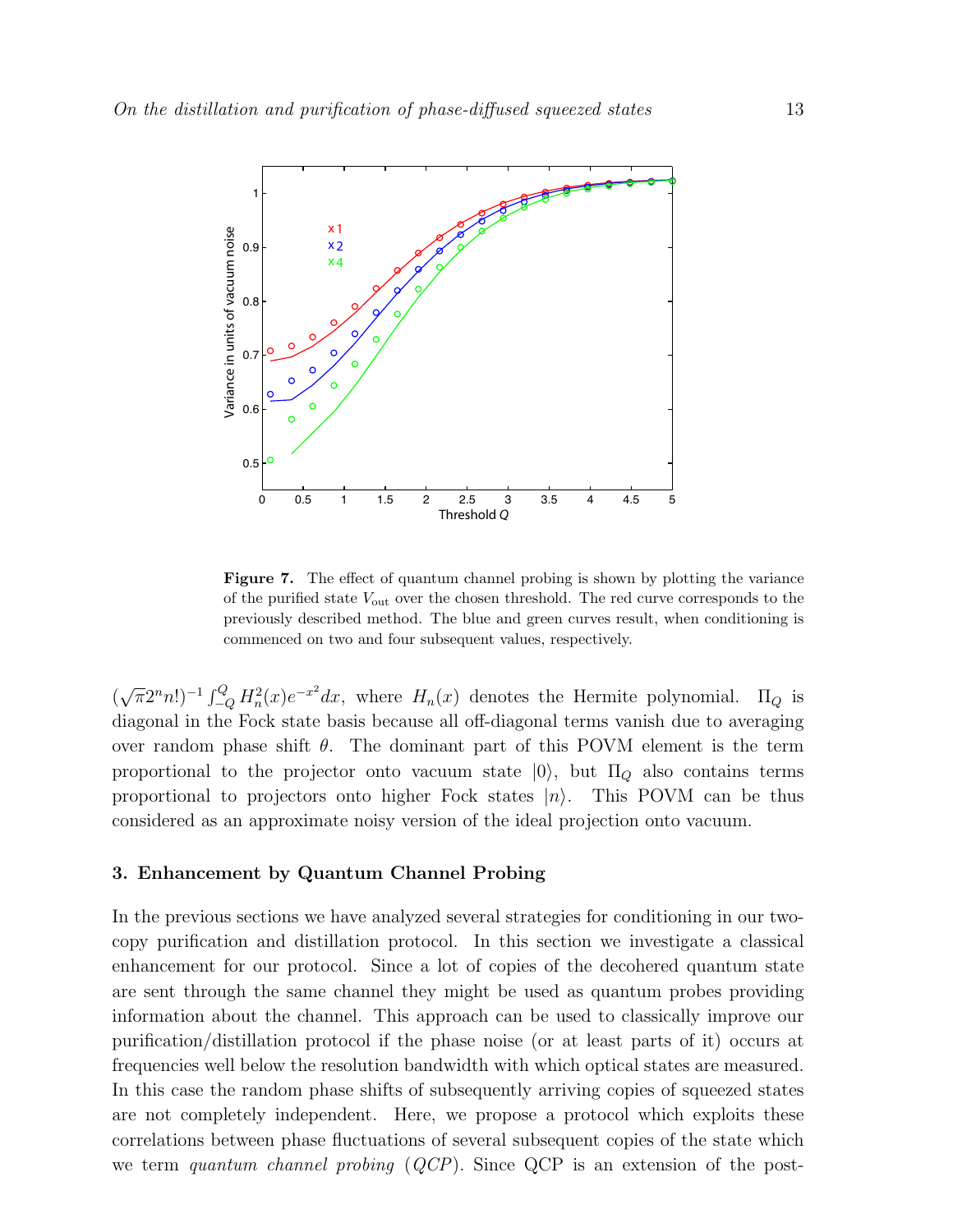

<span id="page-13-2"></span>Figure 8. The same data as in figure [7](#page-12-1) is displayed, this time plotted over the probability of success. It should be noted that applying the method of quantum channel probing does not necessarily improve the squeezed quadrature's variance when a given rate of survivors is to be achieved. For a probability of success smaller than approximately 0.75, though, quantum channel probing yields a significant improvement.

processing stage of our purification/distillation protocol it can be (and in the following is) applied to the same data as the latter.

In QCP a positive trigger signal is generated at the homodyne detector HDI if not only a single but a certain number  $N_{QCP}$  of subsequent measurements all fulfill a certain condition  $|q_1| < Q$ . Since we consider the QCP as an enhancement of our purification/distillation protocol, the measurement setup still corresponds to Fig. [1](#page-3-0) and HD I measures the quadrature  $q_1(\theta) = x_1 \cos \theta + p_1 \sin \theta$ . The theory presented in Sec. [2.2](#page-5-0) can be easily generalized to describe the QCP protocol. In particular, in the limit of perfectly correlated identical random phase shifts on  $N_{\text{QCP}}$  subsequent copies we obtain the following expression for the output variance,

<span id="page-13-0"></span>
$$
V_{\text{out}} = \frac{1}{\mathcal{P}_{\text{QCP}}} \int_{\phi_1} \int_{\phi_2} \left[ B \operatorname{erf} \left( \frac{Q}{\sqrt{2A}} \right) - \sqrt{\frac{2}{\pi}} \frac{C^2 Q}{A^{3/2}} e^{-\frac{Q^2}{2A}} \right] \times \left[ \operatorname{erf} \left( \frac{Q}{\sqrt{2A}} \right) \right]^{N_{\text{QCP}} - 1} \Phi(\phi_1) \Phi(\phi_2) d\phi_1 d\phi_2.
$$
 (12)

Here

<span id="page-13-1"></span>
$$
\mathcal{P}_{\rm QCP} = \int_{\phi_1} \int_{\phi_2} \left[ \text{erf}\left(\frac{Q}{\sqrt{2A}}\right) \right]^{N_{\rm QCP}} \Phi(\phi_1) \Phi(\phi_2) d\phi_1 d\phi_2. \tag{13}
$$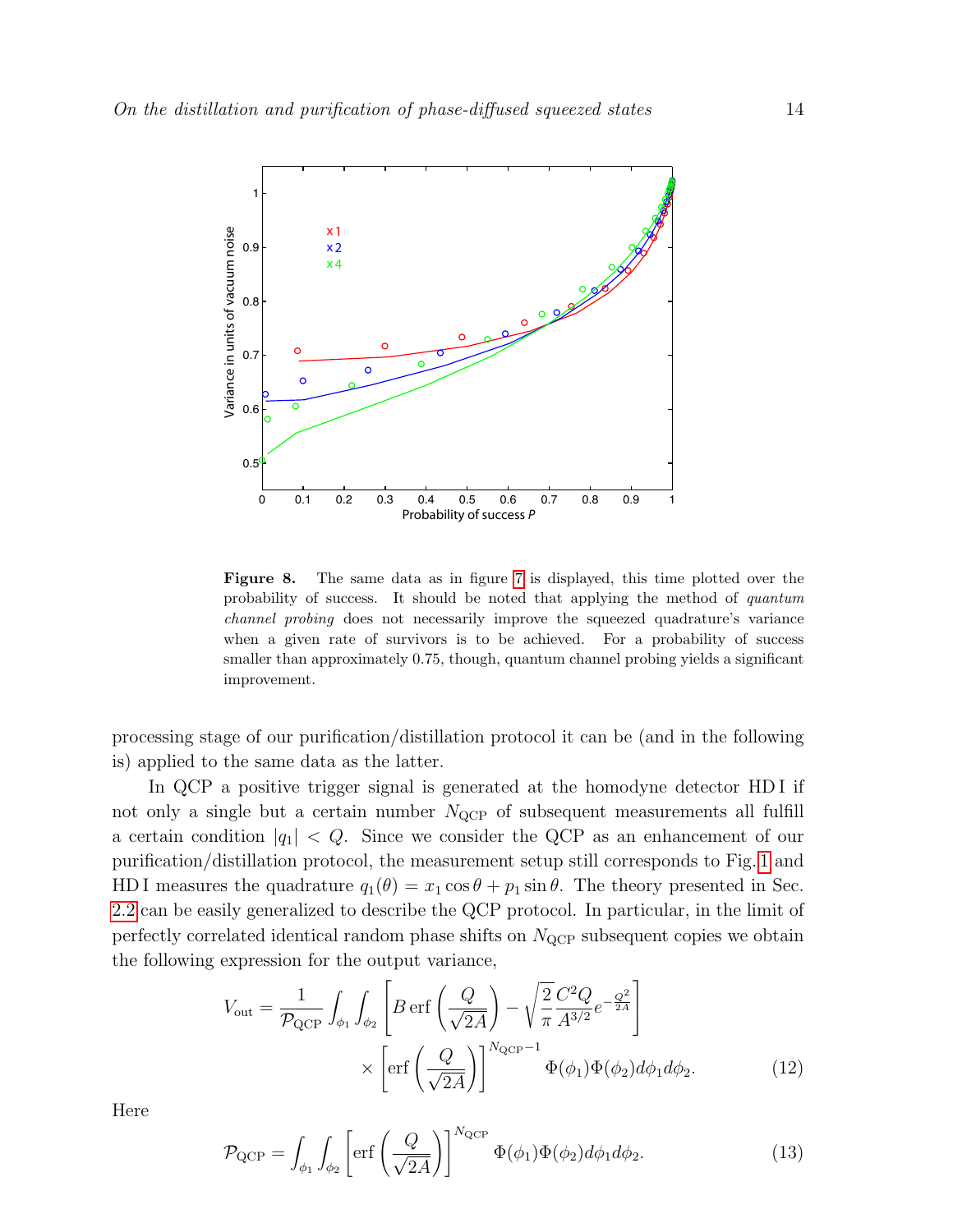

<span id="page-14-0"></span>Figure 9. This figure shows the interdependence between the chosen threshold Q and the rate of survivors when the method of quantum channel probing is applied. As before, the red, blue and green curves correspond to one, two and four subsequent triggers (lines: theoretical predictions, circles: measured values).

is the probability of success of the QCP protocol. The effect of QCP is represented by is the probability of success of the QCI protocol. The effect of QCI is represented by<br>additional factors  $[\text{erf}(Q/\sqrt{2A})]^{N_{\text{QCP}}-1}$  in Eqs. [\(12\)](#page-13-0) and [\(13\)](#page-13-1) compared to Eqs. [\(8\)](#page-6-1) and [\(9\)](#page-6-2).

If the observed quadrature  $q_1(\theta)$  is the initially squeezed one  $q_1(0) = x_1$  this protocol probes the alignment of the squeezing ellipses of the input states because the condition  $|q_1|$  < Q for more than one subsequent measurement is more likely met if the lean axes of the squeezing ellipses match the quadrature of the homodyne detector, i.e. the zero-crossing of the phase fluctuations. The results are shown in Fig. [7,](#page-12-1) Fig. [8](#page-13-2) and Fig. [9.](#page-14-0) In all cases the QCP enhanced distillation protocol was conditioned on the initially squeezed amplitude quadrature. Fig. [7](#page-12-1) shows the enhancement for  $N_{\text{QCP}} = 2$ (blue) and  $N_{\text{QCP}} = 4$  (green) subsequent triggers in comparison with  $N_{\text{QCP}} = 1$ , which corresponds to the original setup. From Fig. [9](#page-14-0) one can see that for a given threshold Q the probability of success drops quite a bit with increasing  $N_{QCP}$  but Fig. [8](#page-13-2) shows that the improvement in the variance overcomes the decrease of success probability.

We emphasize that no improvement was found when the trigger was generated from a measurement of the anti-squeezed quadrature. Fig. [10](#page-15-1) shows that in this case the distillation protocol was in fact even less efficient. This is not surprising because in this latter case the QCP acts against the conjugate purification mechanism represented by the negative term in Eq. [\(12\)](#page-13-0), c.f. also discussion in Sec. [2.3.](#page-7-0)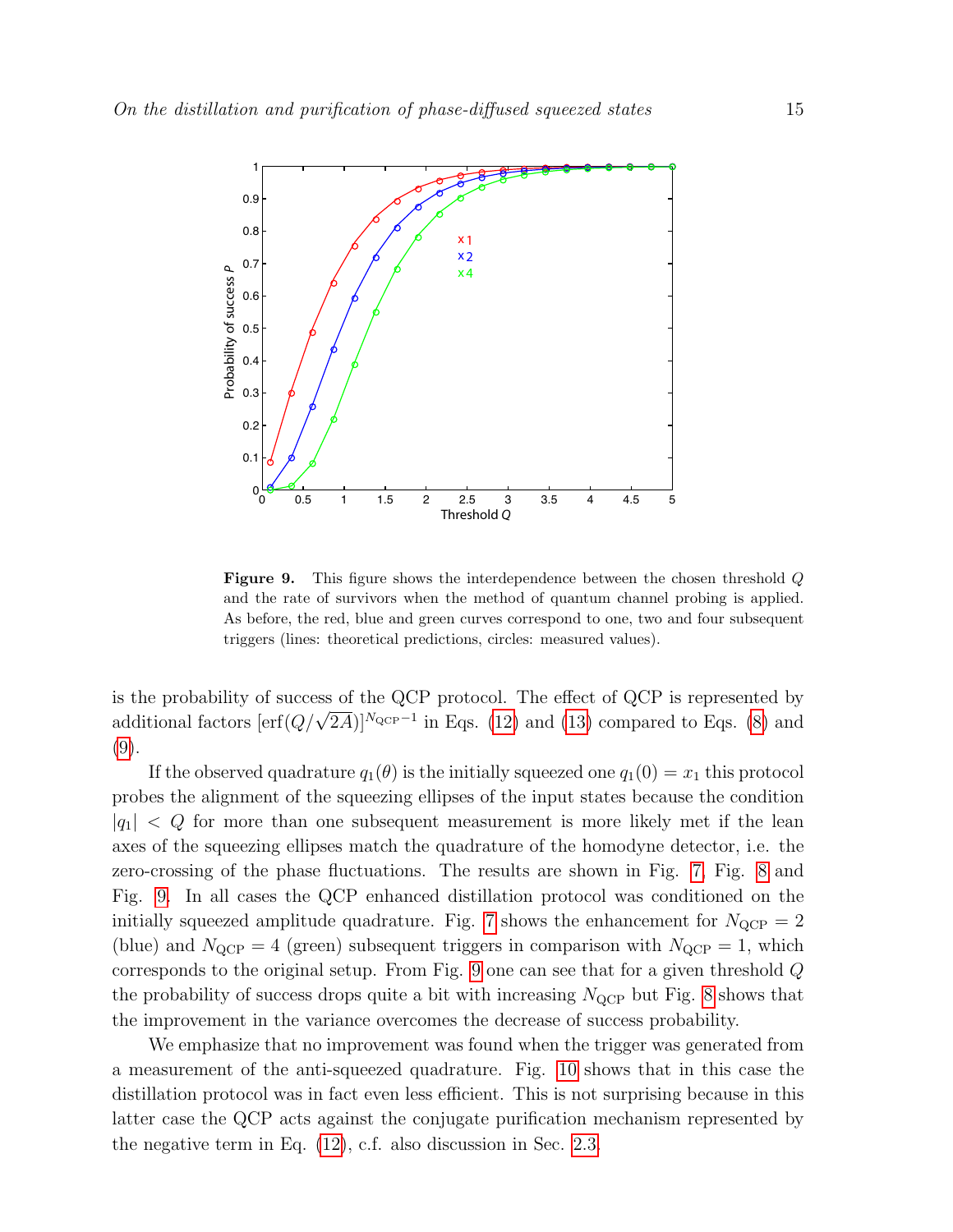

<span id="page-15-1"></span>Figure 10. The QCP does not work when the trigger homodyne detector HDI is tuned to measure  $p_1$ . Thus it is more obvious that our protocol is more than just classical channel probing. As before, the red, blue and green curves correspond to one, two and four subsequent triggers (lines: theoretical predictions, circles: measured values).

## <span id="page-15-0"></span>4. Conclusions

We performed and analyzed an experiment that demonstrated several strategies for conditioning the purification/distillation of phase-diffused squeezed states. Two copies of the decohered states were overlapped on a beam splitter and one beam splitter output was detected with a balanced homodyne detector to provide a trigger signal. In case of such a trigger event, states with regained squeezing strength were found at the second beam splitter output. In all cases we also found that the distilled states had a higher purity. Detection of the second beam is not required for the protocol and the purified state is thus available for further applications. This should be contrasted with purification of polarization-entangled states of two photons, where the determination of the success of the purification procedure requires destructive detection of the purified photons [\[36\]](#page-17-23). Our theoretical and experimental results show that good trigger signals could be generated from arbitrary quadratures including the originally anti-squeezed one. This is possible due to the quantum interference of the two copies of the phasediffused state on the purifying beam splitter which creates quantum correlations between the quadratures of the two output beams. This result is also of practical relevance. It means that the local oscillator of the homodyne detector that produces the trigger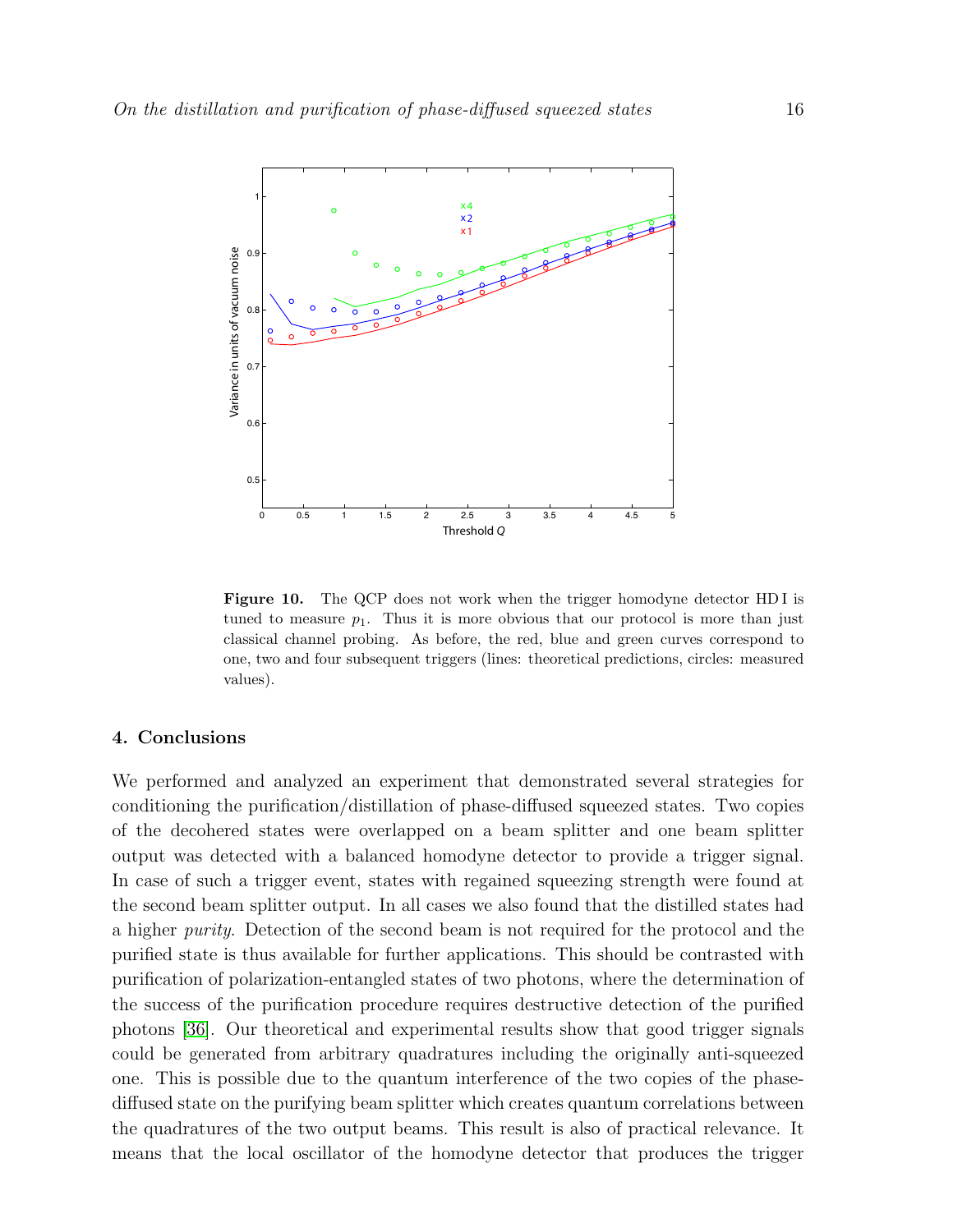signal does not need to be phase locked. Hence one control loop can be saved. The experimental result was in excellent agreement with our theoretical predictions. Very good to excellent agreement between experiment and theory was also found for the observed quality of our purification/distillation protocol in dependence on the phase noise strength, the trigger threshold value and the number of purified states with respect to the number of input states.

We also proposed to enhance our purification/distillation protocol by quantum channel probing. This add-on utilizes classical correlations between decohered states transmitted through the same channel. With this extension the purification/distillation protocol could further be optimized, however, the trigger quadrature had to be the squeezed quadrature. Triggering on the anti-squeezed quadrature failed in this case. This observation clearly draws a line between a purification/distillation protocol that builds on quantum correlations between two copies, and a quantum channel probing protocol that builds on classical correlations between states subsequently transmitted through the channel.

## Acknowledgments

We acknowledge financial support from the Deutsche Forschungsgemeinschaft (DFG), project number SCHN 757/2-1. J.F. acknowledges financial support from the Ministry of Education of the Czech Republic under the projects Centre for Modern Optics (LC06007) and Measurement and Information in Optics (MSM6198959213) and from the EU under project COVAQIAL (FP6-511004). P.M. acknowledges financial support from the European Social Fund. Furthermore we thank R. Filip for stimulating discussions.

# References

- <span id="page-16-0"></span>[1] S. L. Braunstein and P. van Loock, Rev. Mod. Phys. 77, 513 (2005).
- <span id="page-16-1"></span>[2] Z. Y. Ou, S. F. Pereira, H. J. Kimble and K. C. Peng, Phys. Rev. Lett. 68, 3663 (1992).
- <span id="page-16-2"></span>[3] R. Schnabel, W. P. Bowen, N. Treps, H.-A. Bachor, T. C. Ralph und P. K. Lam, Phys. Rev. A 67, 012316 (2003).
- <span id="page-16-3"></span>[4] F. Grosshans, G. Van Assche, J. Wenger, R. Brouri, N. J. Cerf, and Ph. Grangier, Nature (London) 421, 238 (2003).
- <span id="page-16-4"></span>[5] A. Furusawa, J. L. Sørensen, S. L. Braunstein, C. A. Fuchs, H. J. Kimble and E. S. Polzik, Science 282, 706 (1998).
- <span id="page-16-5"></span>[6] W. P. Bowen, N. Treps, B. C. Buchler, R. Schnabel, T. C. Ralph, H.-A. Bachor, T. Symul, and P.-K. Lam, Phys. Rev. A 67, 032302 (2003).
- <span id="page-16-6"></span>[7] B. Julsgaard, A. Kozhekin, and E.S. Polzik, Nature (London) 413, 400 (2001).
- <span id="page-16-7"></span>[8] B. Julsgaard, J. Sherson, J. I. Cirac, J. Fiurášek, and E. S. Polzik, Nature (London) 432, 482 (2004).
- <span id="page-16-8"></span>[9] J.F. Sherson, H. Krauter, R.K. Olsson, B. Julsgaard, K. Hammerer, I. Cirac, and E. S. Polzik, Nature (London) 443, 557 (2006).
- <span id="page-16-9"></span>[10] Ch. Silberhorn, P. K. Lam, O. Weiss, F. König, N. Korolkova, and G. Leuchs, Phys. Rev. Lett. 86, 4267 (2001).
- <span id="page-16-10"></span>[11] C. Schori, J. L. Sorensen, and E.S. Polzik, Phys. Rev. A 66, 033802 (2002).
- <span id="page-16-11"></span>[12] W. P. Bowen, N. Treps, R. Schnabel, and P.-K. Lam, Phys. Rev. Lett. 89, 253601 (2002).